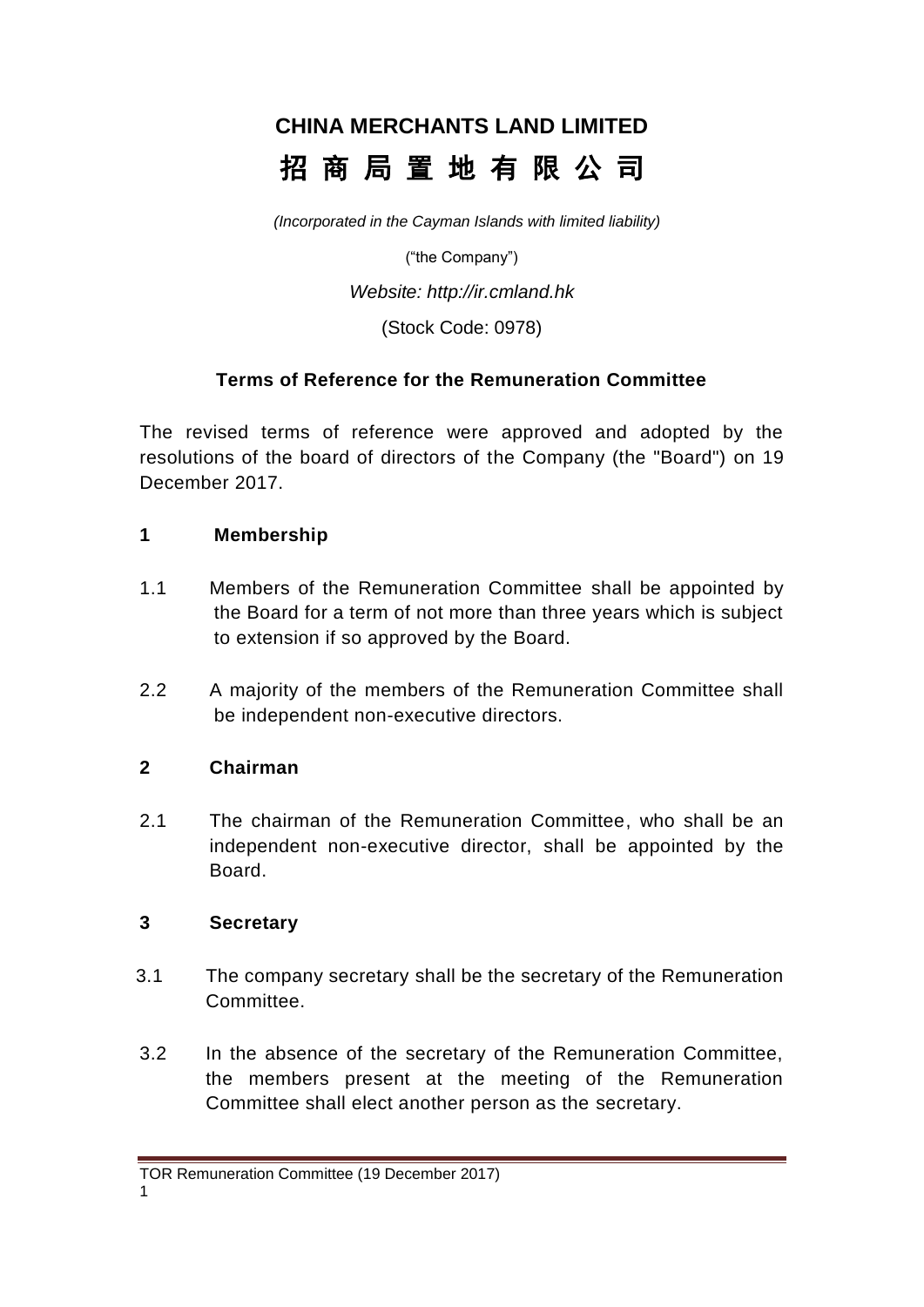## **4. Quorum**

4.1 The quorum for meetings of the Remuneration Committee shall be any two members. A duly convened meeting of the Remuneration Committee at which a quorum is present at the time when the meeting proceeds to business and continues to be present until the conclusion of the meeting, shall be competent to exercise all or any of the authorities, powers and discretions vested in or exercisable by the Remuneration Committee.

# **5 Frequency of meetings**

5.1 The Remuneration Committee shall meet at least once a year ("**regular meeting**").

# **6 Attendance at meetings**

- 6.1 Members of the Remuneration Committee may attend meetings of the Remuneration Committee either in person or through other electronic means of communication.
- 6.2 The secretary of the Remuneration Committee (or his/her delegate) shall attend all meetings of the Nomination Committee to ensure proper policy and procedures are followed and to take minutes

# **7 Notice of meetings**

- 7.1 A meeting of the Remuneration Committee may be convened by any of its members, or by the secretary of the Remuneration Committee at the request of any of its members.
- 7.2 Unless otherwise agreed by all the members of the Remuneration Committee, notice of at least 14 days shall be given of a regular meeting of the Remuneration Committee, and such notice shall be sent to each member of the Remuneration Committee and to any other person invited to attend. For all other meetings of the Remuneration Committee, reasonable notice shall be given.

TOR Remuneration Committee (19 December 2017)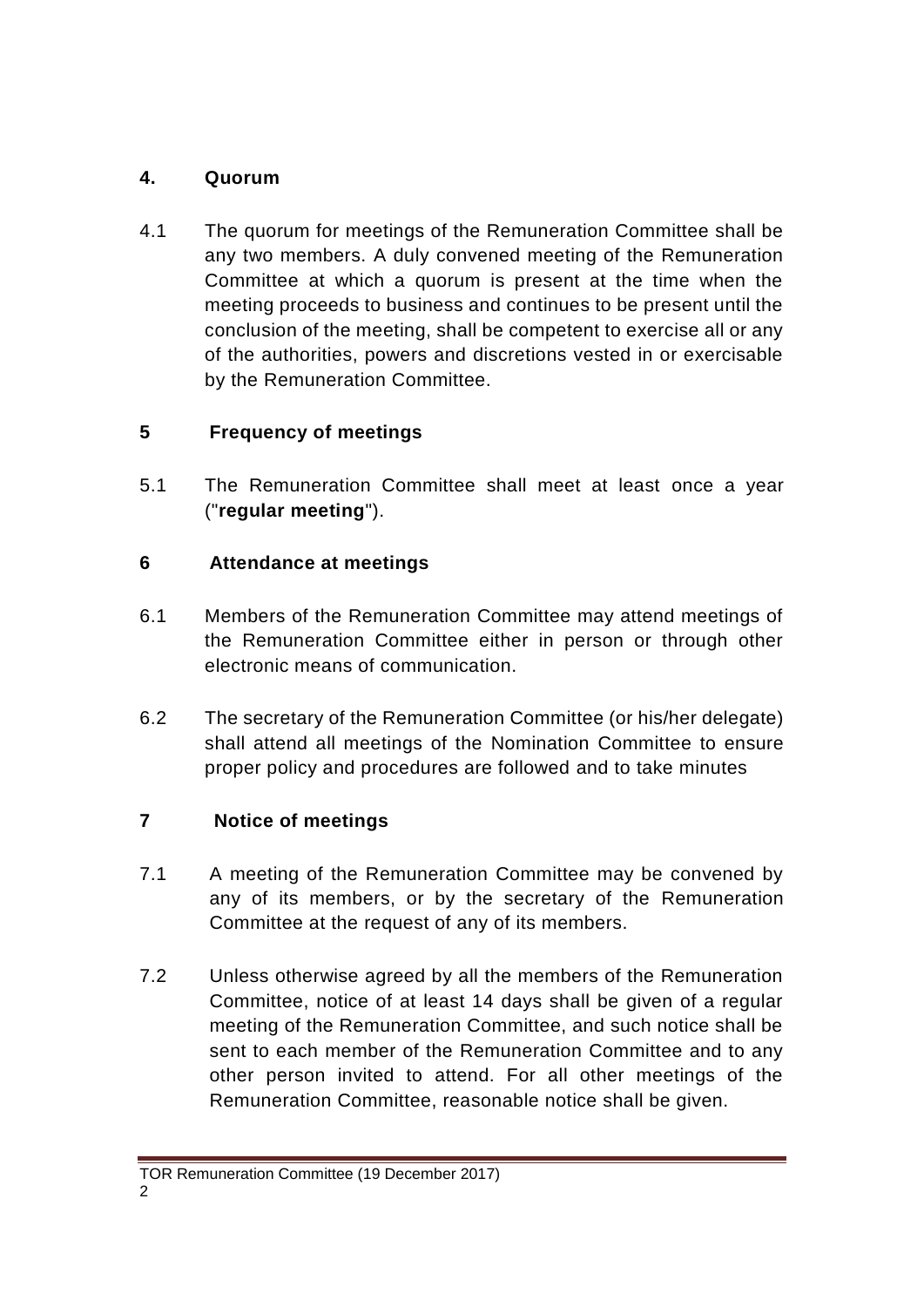- 7.3 In respect of a regular meeting of the Remuneration Committee and so far as practicable in all other cases, an agenda and accompanying supporting papers shall be sent to all members of the Remuneration Committee and to other attendees as appropriate at least 3 days before the date of the meeting (or such other period as agreed).
- 7.4 Any member of the Remuneration Committee shall be entitled, by notice to the secretary of the Remuneration Committee, to include other matters relevant to the functions of the Remuneration Committee in the agenda of a Remuneration Committee meeting.

## **8 Minutes of meetings**

- 8.1 The secretary of the Remuneration Committee (or his/her delegate) in attendance at the meetings of the Remuneration Committee shall minute in sufficient detail the matters considered and decisions reached at such meetings. The minutes shall also include any concerns raised by any member of the Remuneration Committee and/or dissenting views expressed.
- 8.2 The secretary shall ascertain, at the beginning of each meeting, the existence of any conflicts of interest and minute them accordingly. The relevant member of the Remuneration Committee shall not be counted towards the quorum and he must abstain from voting an any resolution of the Remuneration Committee in which he or any of his associates has a material interest, unless the exceptions set out in note 1 to Appendix 3 of The Rules Governing the Listing of Securities on The Stock Exchange of Hong Kong Limited (the "**Listing Rules**") apply.
- 8.3 Draft and final versions of minutes of Remuneration Committee meetings shall be sent to all Remuneration Committee members for their comment and records respectively, in both cases within a reasonable time after the meeting. Once the minutes are signed, the secretary shall circulate the minutes and reports of the Remuneration Committee to all members of the Board.
- 8.4 Minutes of the Remuneration Committee shall be kept by the secretary of the Remuneration Committee and shall be available

TOR Remuneration Committee (19 December 2017)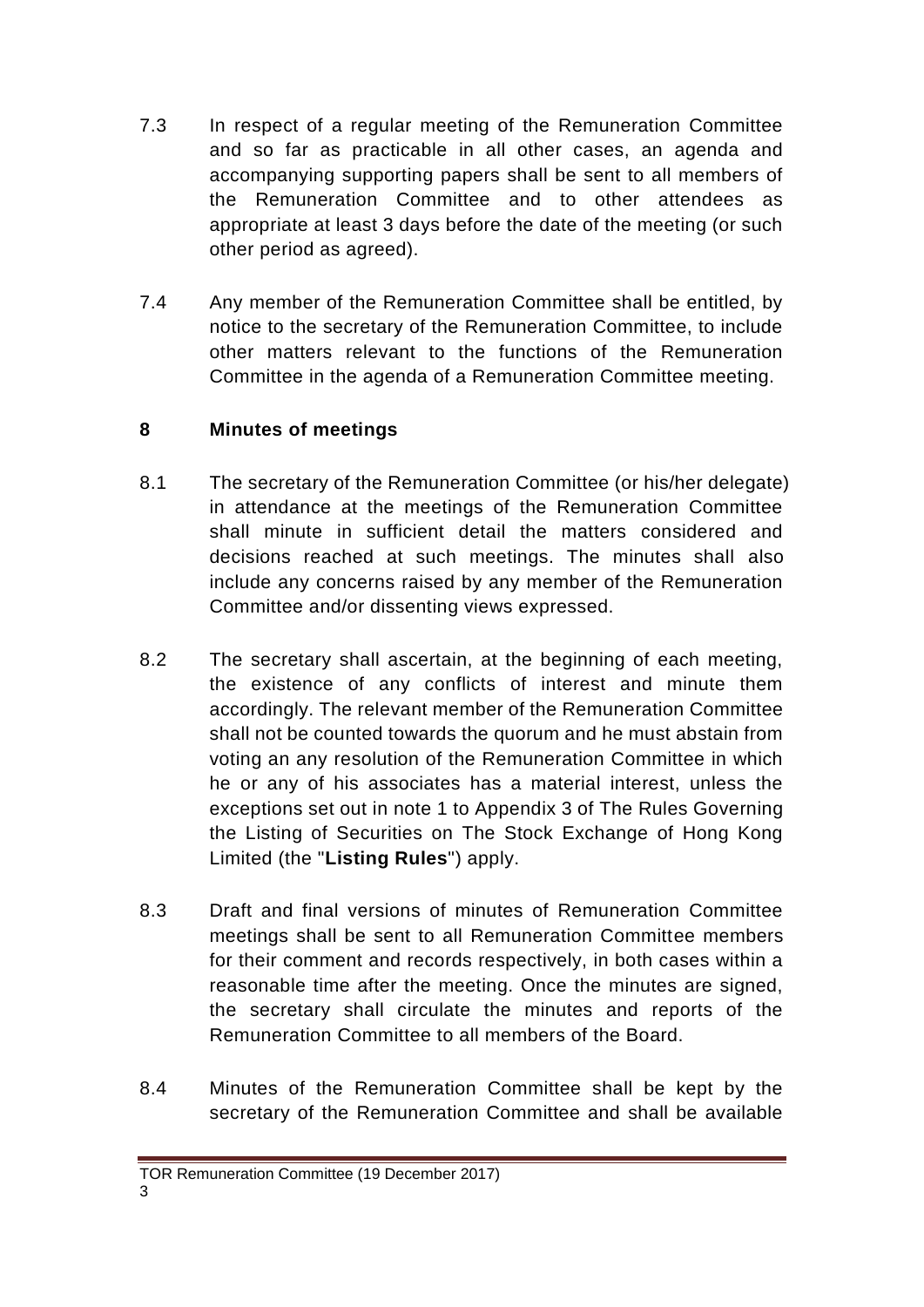for inspection by any member of the Remuneration Committee or the Board at any reasonable time on reasonable notice.

## **9 Annual general meeting**

9.1 The chairman of the Remuneration Committee or in his absence, another member of the Remuneration Committee or failing this, his duly appointed delegate, shall attend the Annual General Meeting of the Company and be prepared to respond to questions at the Annual General Meeting on the Remuneration Committee's activities and their responsibilities.

# **10 Other regulations governing the meetings and proceedings of the Remuneration Committee**

10.1 Unless otherwise specified above, the provisions contained in the Company's Articles of Association for regulating meetings and proceedings of directors shall apply to the meetings and proceedings of the Remuneration Committee.

# **11 Duties**

The duties of the Remuneration Committee are as follows:-

- (a) to make recommendations to the Board on the Company's policy and structure for all remuneration of directors and senior management<sup>Note</sup> and on the establishment of a formal and transparent procedure for developing such policy;
- (b) to make recommendations to the Board on the specific remuneration packages of all directors and senior management<sup>Note</sup>, including benefits in kind, pension rights and compensation payments, including any compensation payable for loss or termination of their office or appointment. The Remuneration Committee shall consider factors such as salaries paid by comparable companies, time commitment and responsibilities of the directors, employment conditions

# TOR Remuneration Committee (19 December 2017)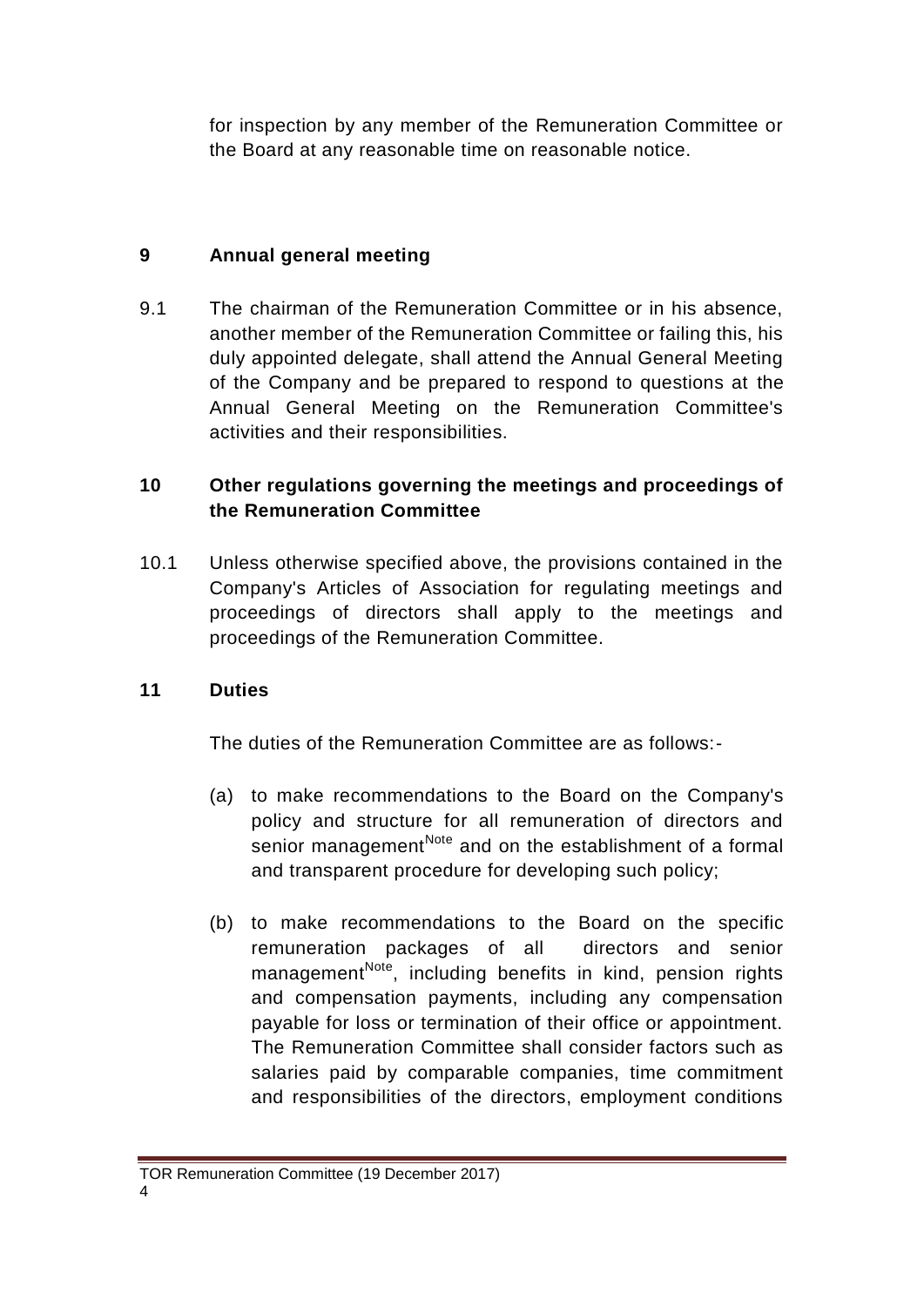elsewhere in the group and desirability of performance-based remuneration;

- (c) to review and make recommendations to the Board on performance-based remuneration by reference to corporate goals and objectives resolved by the Board from time to time;
- (d) to review and make recommendations to the Board on the compensation payable to executive directors and senior management<sup>Note</sup> in connection with any loss or termination of their office or appointment to ensure that such compensation is determined in accordance with relevant contractual terms and that such compensation is otherwise fair and not excessive for the Company;
- (e) to review and make recommendations to the Board for a compensation arrangements relating to dismissal or removal of directors for misconduct to ensure that such arrangements are determined in accordance with relevant contractual terms and that any compensation payment is otherwise reasonable and appropriate;
- (f) to ensure that no director or any of his associates is involved in deciding his own remuneration; and
- (g) to advise shareholders on how to vote with respect to any service contracts of directors that require shareholders' approval under Rule 13.68 of the Listing Rules.

# **12 Reporting responsibilities**

12.1 The Remuneration Committee shall report back to the Board on their decisions or recommendations, unless there are legal or regulatory restrictions on their ability to do so (such as a restriction on disclosure due to regulatory requirements).

# **13 Others**

13.1 The Remuneration Committee shall consult the Chairman of the Board and/or Chief Executive Officer about their proposals relating

TOR Remuneration Committee (19 December 2017)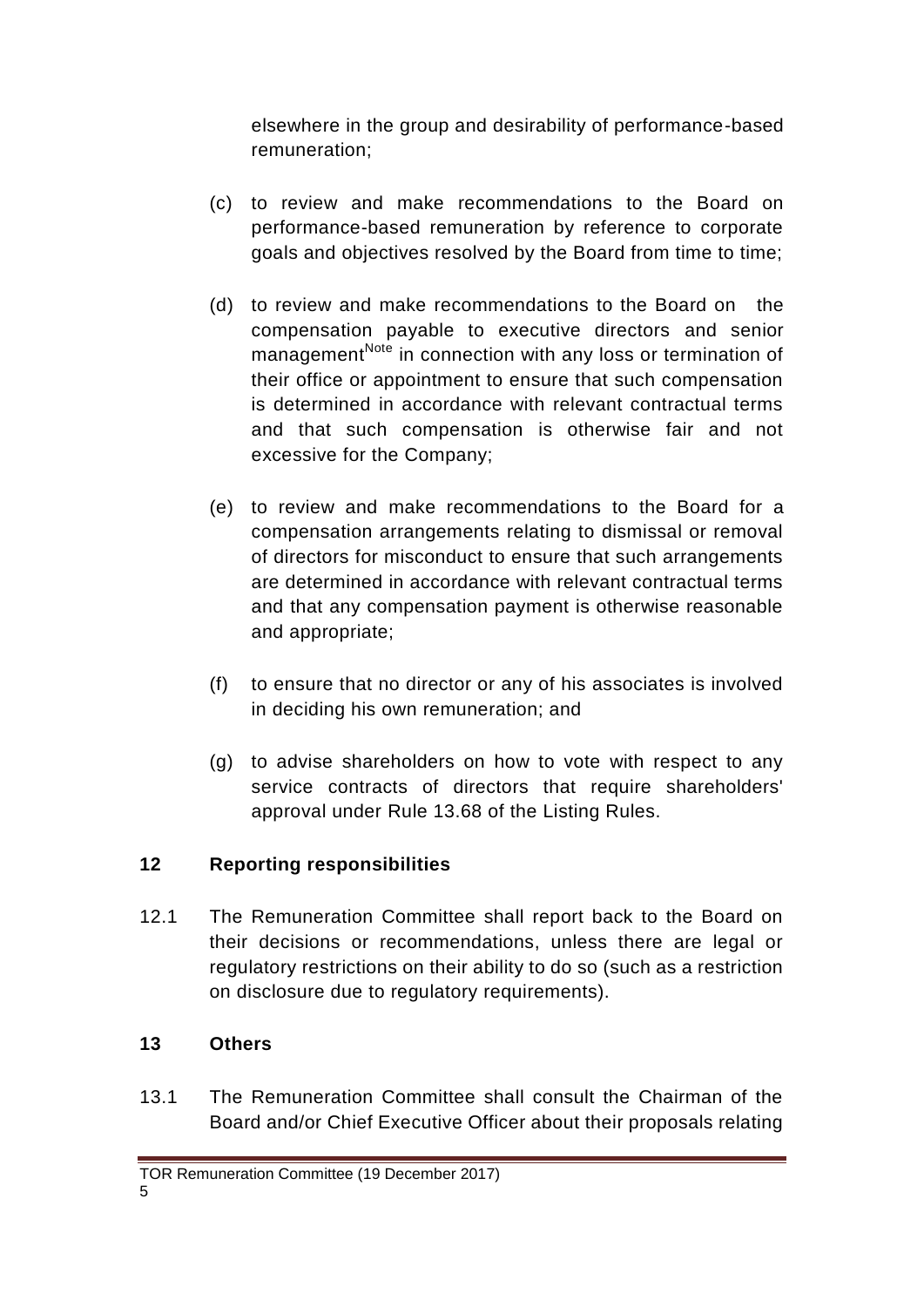to the remuneration of other executive directors and shall have access to professional advice if considered necessary.

- 13.2 The Remuneration Committee shall be provided with sufficient resources to discharge its duties.
- 13.3 All members of the Remuneration Committee shall have access to the advice and services of the secretary of the Remuneration Committee with a view to ensuring that procedures of the Remuneration Committee and all applicable rules and regulations are followed.
- 13.4 In the event that the Remuneration Committee or any member of the Remuneration Committee requires access to outside independent professional advice in connection with its/his duties (e.g., legal advice and advice from human resource consultants), a request may be made to the Board through the company secretary. All such requests shall be processed in accordance with the Company's pre-defined procedures for seeking independent professional advice at the Company's expense.
- 13.5 Every member of the Remuneration Committee shall ensure that he can give sufficient time and attention to his duties as a member of the Remuneration Committee. He shall give the Company the benefit of his skills and expertise through regular attendance and active participation.
- 13.6 The Remuneration Committee is authorised by the Board to seek such further information from the management of the Company as it may require in order to enable it to discharge its duties.
- 13.7 The Remuneration Committee and each of its members shall have separate and independent access to the Company's senior management<sup>Note</sup>.

## **14 Publication of the terms of reference of the Remuneration Committee**

14.1 These terms of reference of the Remuneration Committee will be posted on the website of the Company and that of the Stock